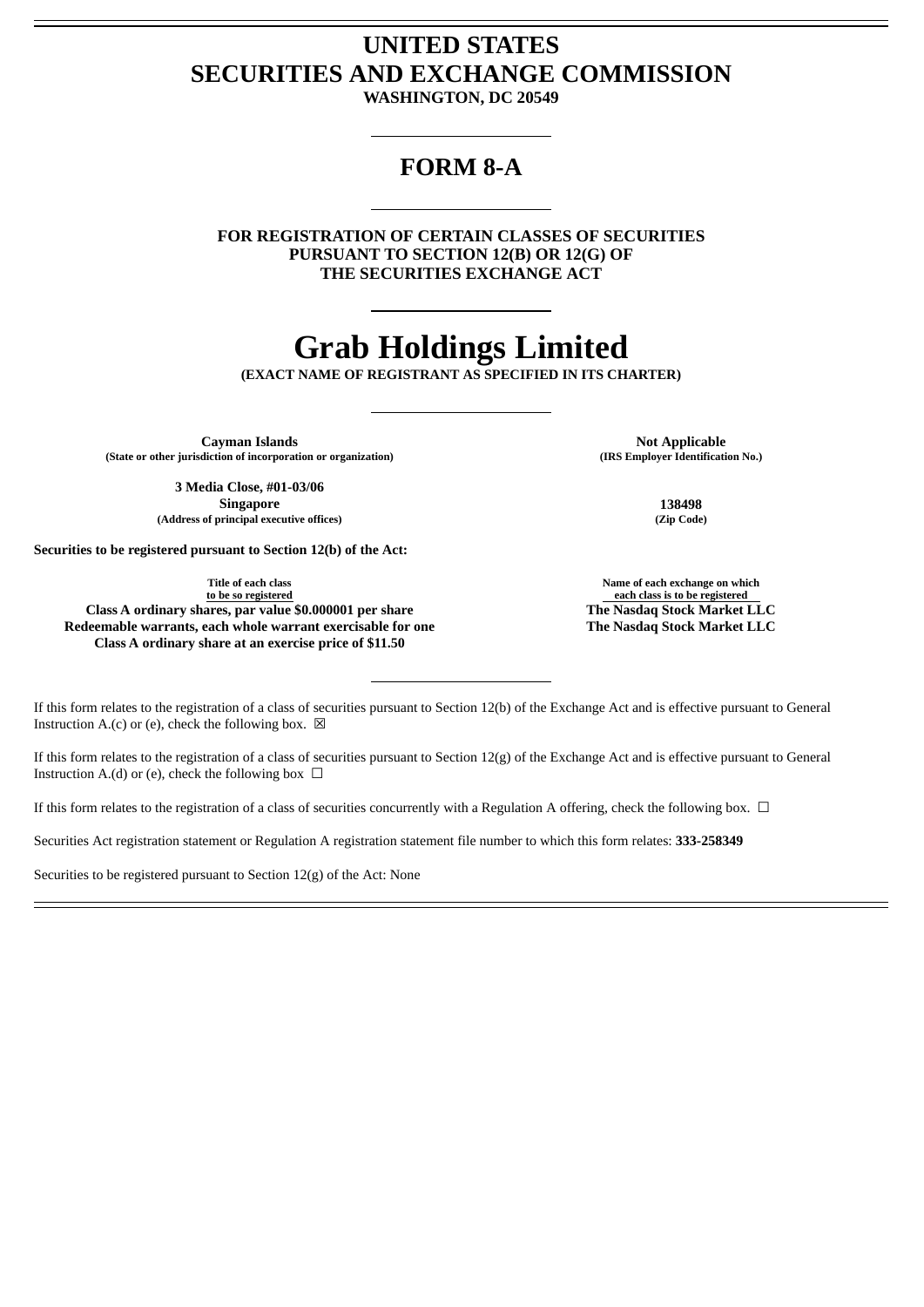#### **Item 1. Description of Registrant's Securities to be Registered**

The securities to be registered hereby are the Class A ordinary shares, par value \$0.000001 per share, of Grab Holdings Limited (the "Class A Ordinary Shares") and warrants to purchase Class A Ordinary Shares (the "Warrants"). The description of the Class A Ordinary Shares and Warrants contained under the heading "Description of GHL Securities" in the proxy statement/prospectus forming a part of the Registration Statement on Form F-4, as originally filed with the Securities and Exchange Commission on August 2, 2021, as amended from time to time (Registration No. 333-258349) (the "Registration Statement") to which this Form 8-A relates is incorporated herein by reference. Any form of prospectus or prospectus supplement to the Registration Statement that includes such descriptions and that are subsequently filed are hereby also incorporated by reference herein.

The Class A Ordinary Shares and the Warrants to be registered hereunder have been approved for listing on The Nasdaq Stock Market LLC ("Nasdaq") under the symbols "GRAB" and "GRABW", respectively.

#### **Item 2. Exhibits**

Under the Instructions as to Exhibits with respect to Form 8-A, no exhibits are required to be filed herewith or incorporated by reference herein because no other securities of the registrant are registered on Nasdaq and the securities registered hereby are not being registered pursuant to Section 12(g) of the Securities Exchange Act of 1934, as amended.